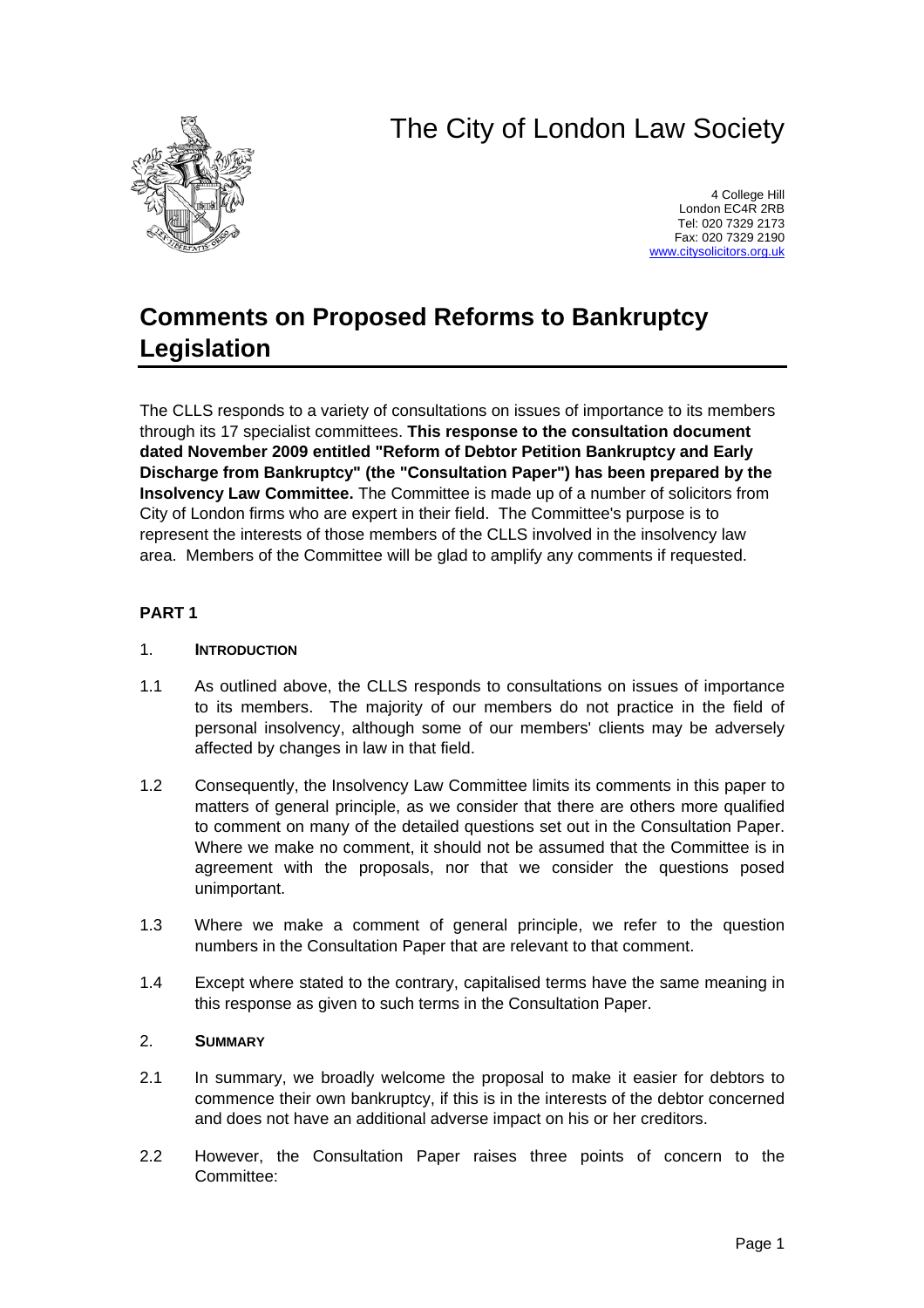- (a) the payment system that will apply to an online application;
- (b) the relative ease with which a debtor could initiate his or her own bankruptcy without any external advice from the CAB or other bodies; and
- (c) the lack of a cooling-off period.
- 2.3 We set out our thoughts in relation to each of these points below.

#### 3. **PAYMENT (QUESTIONS 8,9 AND 12)**

- 3.1 The principal matter that will be of concern to our members is the question of payment.
- 3.2 We are very concerned at the suggestion that fees could be payable electronically online, as an alternative to using a payzone. If a debtor can pay a fee online, this will encourage the use of credit cards and overdrafts to pay such fees, which will be at the expense of lenders that have made such facilities available. It also inevitably results in the debtor acting to the detriment of certain of his or her creditors.
- 3.3 The suggestion also seems inconsistent with the existing approach in the bankruptcy regime and its alternatives. Bankruptcy deposits must be paid in cash or by third party cheque. Under the debt relief order scheme, fees can only be paid in cash at a payzone.
- 3.4 Our view is that a debtor's only method of payment should be through a payzone, in cash.
- 3.5 We make no detailed comment on the other changes to the fee regime, although we note that the lack of discretion on fees will impose an additional burden on those already in financial difficulty.

#### 4. **INDEPENDENT ADVICE (QUESTIONS 4 - 7)**

- 4.1 For a debtor, the decision to seek a bankruptcy order will have a significant effect on his or her future financial condition, and the ability to obtain credit and services. For some debtors, it may also have an impact on housing, divorce settlements or child maintenance arrangements. It is therefore critical that adequate protections are put in place to protect the debtor.
- 4.2 While it is possible for a debtor to petition for his or her own bankruptcy under the current system without seeking professional advice from a voluntary body or other suitable individual, the indication is that the majority of debtors do seek some form of advice before submitting a petition, as highlighted in the Consultation Paper. The concern must be that, if the system is made easier and more accessible (which, of itself, is to be welcomed), it is less likely that a debtor will seek advice before making an application under the new regime.
- 4.3 We do not consider that the use of "pop-ups" and warning boxes during the online application process is sufficient to ensure that applicants have understood the nature of the bankruptcy process and the alternatives that might be available to them. There is a significant risk that applicants will simply not read the information available and "click-through" to the next screen.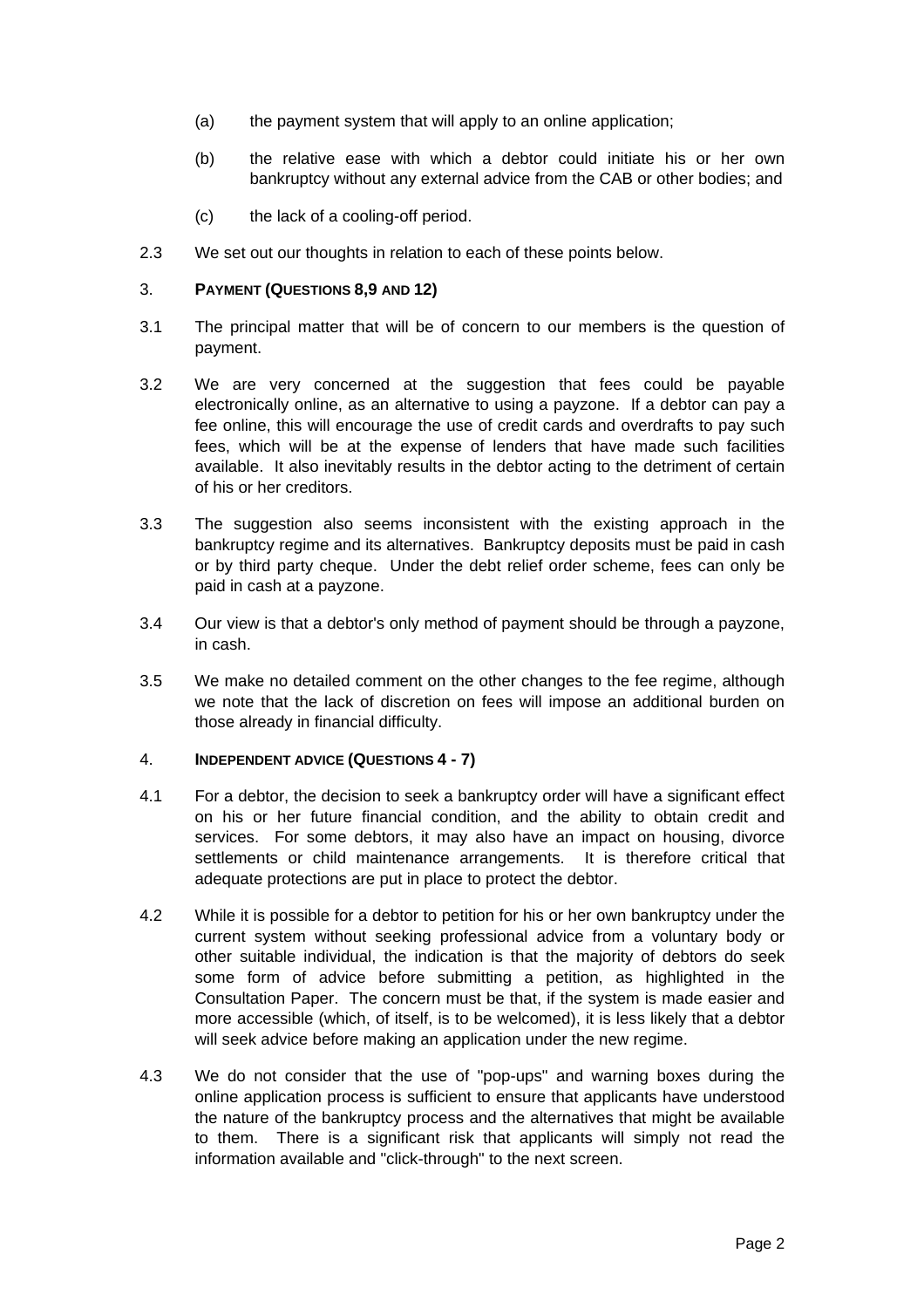- 4.4 In our view, it would be more appropriate for the online application process to be operated through approved intermediaries, who could be the same persons as are approved to act as intermediaries in the context of debt relief orders. This would ensure that proper advice has been taken without incurring the cost of creating a parallel system. Additionally, it would make the role of Decision Makers easier: Decision Makers would not be required to refer applicants to other processes. It should also ensure that the time of Decision Makers is not wasted by incorrect or incomplete applications.
- 4.5 The involvement of approved intermediaries would also provide additional protection against fraud.
- 4.6 If this option is considered unworkable or too expensive, we suggest that it is compulsory to call the telephone advice line as part of the process, and that the telephone operators should, using a script, highlight the key advantages and disadvantages of bankruptcy and the other options that are available.

#### 5. **COOLING-OFF PERIODS (QUESTION 27)**

- 5.1 If an approved intermediary system is used, there is no need for a separate cooling-off period. However, if there is no such system, a cooling-off period is essential. This is a basic protection in online transactions and applies in many other commercial contexts - for example, buying insurance - where the outcome is much less serious than bankruptcy.
- 5.2 A short cooling-off period (7 days would seem adequate) in which an applicant could withdraw his application should cause no significant cost to be incurred to the Insolvency Service. The Decision Maker would only review the application after the expiry of the 7 day period. This delay would be insignificant compared with the delays that occur in the current court process and would provide additional protection to the debtor.
- 5.3 We recognise that the requirement for payment may create an in-built cooling-off period if electronic payments are not permitted but a formal period would seem to provide a more consistent approach.
- 5.4 We also suggest, if it is determined that a cooling-off period is not necessary or practicable, that it is not possible to access the site at certain times of day, for example late at night on Fridays and Saturdays, when there is a risk that debtors may not be in the right frame of mind to complete such an important task.

#### **The Insolvency Committee of the City of London Law Society**

#### **February 2010**

### © CITY OF LONDON LAW SOCIETY 2010.

All rights reserved. This paper has been prepared as part of a consultation process. Its contents should not be taken as legal advice in relation to a particular situation or transaction.